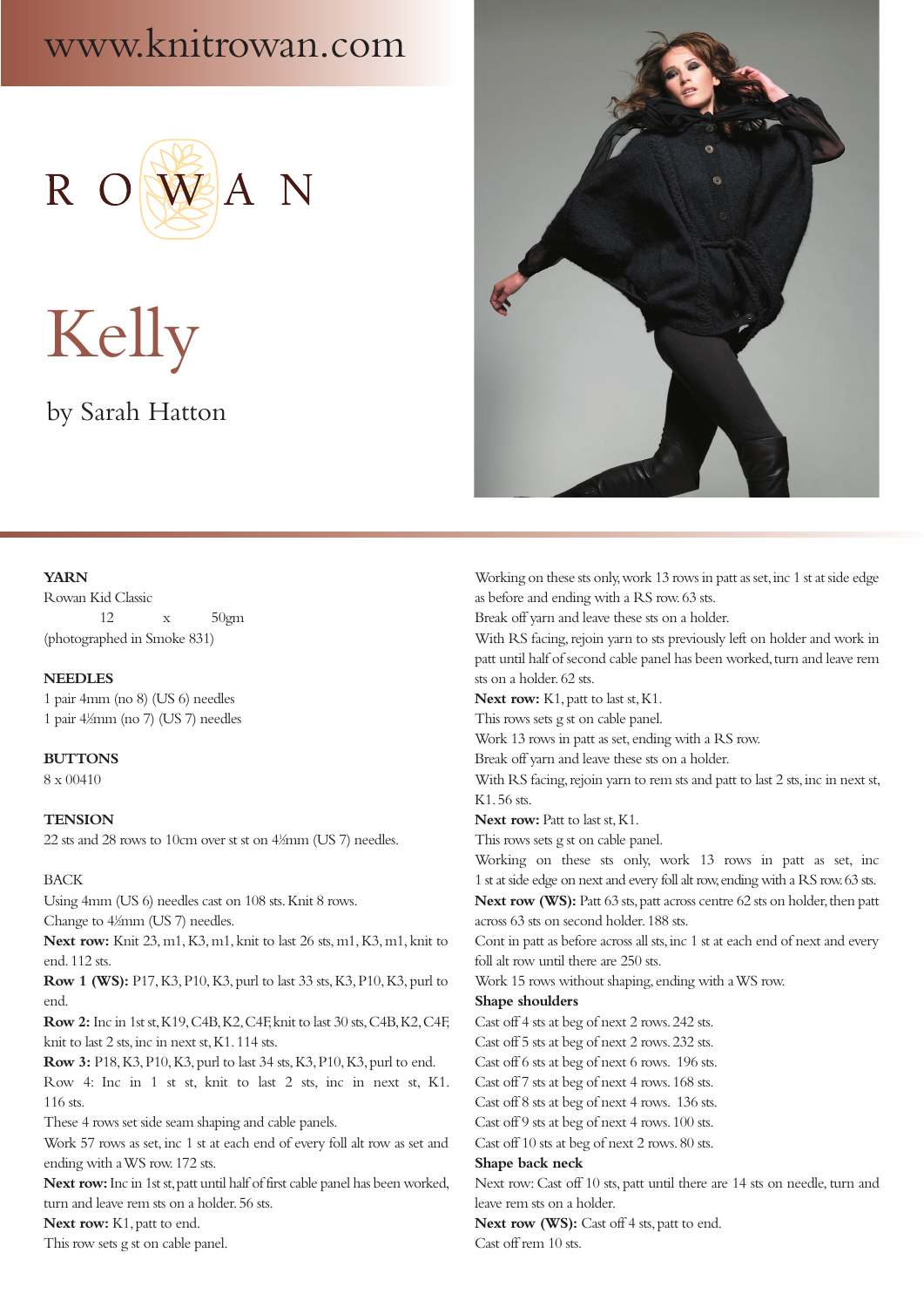Complete to match first side of neck, reversing all shapings. LEFT FRONT Using 4mm (US 6) needles cast on 59 sts. Work 8 rows in g st. Change to  $4\frac{1}{2}$ mm (US 7) needles. Next row: Knit 23, m1, K3, m1, knit to last 10 sts and leave these 10 sts on a holder. 51 sts. **Row 1 (WS):** P18, K3, P10, K3, purl to end. **Row 2:** Inc in 1st st, K19, C4B, K2, C4F, knit to end. 52 sts. **Row 3:** P18, K3, P10, K3, purl to end. **Row 4:** Inc in 1st st, knit to end. 53 sts. These 4 rows set side seam shaping and cable panel. Work 57 rows as set, inc 1 st at beg of every foll alt row as set and ending with a **WS** row. 81 sts. **Next row:** Inc in 1st st, patt until half of cable panel has been worked, turn and leave rem sts on a holder. 56 sts. Next row: K1, patt to end. This row sets g st on cable panel. Working on these sts only, work 13 rows in patt as set, inc 1 st at side edge as before and ending with a RS row. 63 sts. Break off yarn and leave these sts on a holder. With RS facing, rejoin yarn to sts previously left on holder and work in patt to end. 26 sts. **Next row: Patt to last st, K1.** This rows sets g st on cable panel. Work 13 rows in patt as set, ending with a RS row. Next row (WS): Patt 26 sts, then patt across 63 sts on holder. 89 sts. Cont in patt as before across all sts, inc 1 st at beg of next and every foll alt row until there are 120 sts. Work 15 rows without shaping, ending with a WS row. Shape shoulder Next row: Cast off 4 sts, patt to end. 116 sts. Work 1 row. Next row: Cast off 5 sts, patt to end. 111 sts. Work 1 row. Cast off 6 sts at beg of next and foll alt row. 99 sts. Shape neck Next row (WS): Cast off 6 sts, patt to end. 93 sts. **Next row:** Cast off 6 sts, patt to last 2 sts, K2tog. 86 sts. **Next row:** P2tog, patt to end. 85 sts. Cast off 7 sts at beg of next and foll alt row AT SAME TIME dec 1 st at neck edge in next 4 rows. 67 sts. Cast off 8 sts at beg of next and foll alt row AT SAME TIME dec 1 st at neck edge in next and foll alt row. 49 sts. Work 1 row. **Next row:** Cast off 9 sts, patt to last 2 sts, K2tog. 39 sts. Work 1 row. **Next row:** Cast off 9 sts, patt to end. 30 sts. Work 1 row. Cast off 10 sts at beg of next and foll alt row. Work 1 row. Cast off rem 10 sts.

With RS facing, rejoin yarn to rem sts, cast off 32 sts, patt to end.

# RIGHT FRONT

Using 4mm (US 6) needles cast on 59 sts. Work 8 rows in g st. Change to  $4\frac{1}{2}$ mm (US 7) needles. **Next row:** Knit 10, leave these 10 sts on a holder, K23, m1, K3, m1, knit

to end. 51 sts. **Row 1 (WS):** P17, K3, P10, K3, purl to end. **Row 2:** K21, C4B, K2, C4F, knit to last 2 sts, inc in next st, K1. 52 sts. **Row 3:** P18, K3, P10, K3, purl to end. **Row 4:** Knit to last 2 sts, inc in next st, K1. 53 sts. These 4 rows set side seam shaping and cable panel. Work 57 rows as set, inc 1 st at end of every foll alt row as set and ending with a RS row. 81 sts. Next row: Patt until half of cable panel has been worked, turn and leave rem sts on a holder. 26 sts. Next row: K1, patt to end. This row sets g st on cable panel. Working on these sts only, work 13 rows in patt as set, ending with a RS row. Break off yarn and leave these sts on a holder. With RS facing, rejoin yarn to sts previously left on holder and work in patt to last 2 sts, inc in next st, K1. 56 sts. Next row: Patt to last st, K1. This rows sets g st on cable panel. Work 13 rows in patt as set AT SAME TIME inc 1 st at end of next and every foll alt row as before. 63 sts. Next row (WS): Patt 63 sts, then patt across 26 sts on holder. 89 sts. Cont in patt as before across all sts, inc 1 st at end of next and every foll alt row until there are 120 sts. Work 16 rows without shaping, ending with a RS row. Shape shoulder Next row: Cast off 4 sts, patt to end. 116 sts. Work 1 row. Next row: Cast off 5 sts, patt to end. 111 sts. Work 1 row. Cast off 6 sts at beg of next and foll alt row. 99 sts. Shape neck Next row (RS): Cast off 6 sts, patt to end. 93 sts. **Next row:** Cast off 6 sts, patt to last 2 sts, P2tog. 86 sts. **Next row:** K2tog, patt to end. 85 sts. Cast off 7 sts at beg of next and foll alt row AT SAME TIME dec 1 st at neck edge in next 4 rows. 67 sts. Cast off 8 sts at beg of next and foll alt row AT SAME TIME dec 1 st at neck edge in next and foll alt row. 49 sts. Work 1 row. **Next row:** Cast off 9 sts, patt to last 2 sts, P2tog. 39 sts. Work 1 row. Next row: Cast off 9 sts, patt to end. 30 sts. Work 1 row. Cast off 10 sts at beg of next and foll alt row. 10 sts. Work 1 row. Cast off rem 10 sts.

#### **Buttonband**

Using 4mm (US 6) needles work in g st across 10 sts left on holder for left front AT SAME TIME inc 1 st at side nearest left front piece. 11 sts. Work in g st until band fits up front edge to start of neck shaping sewing in position at same time, ending with a WS row. Break yarn and leave these sts on a holder. Mark positions for 7 buttons on this band – first to come 2cm up from cast on edge and last to come just below neck shaping.

# **Buttonhole band**

Using 4mm (US 6) needles work in g st across 10 sts left on holder for right front AT SAME TIME inc 1 st at side nearest right front piece. 11 sts.